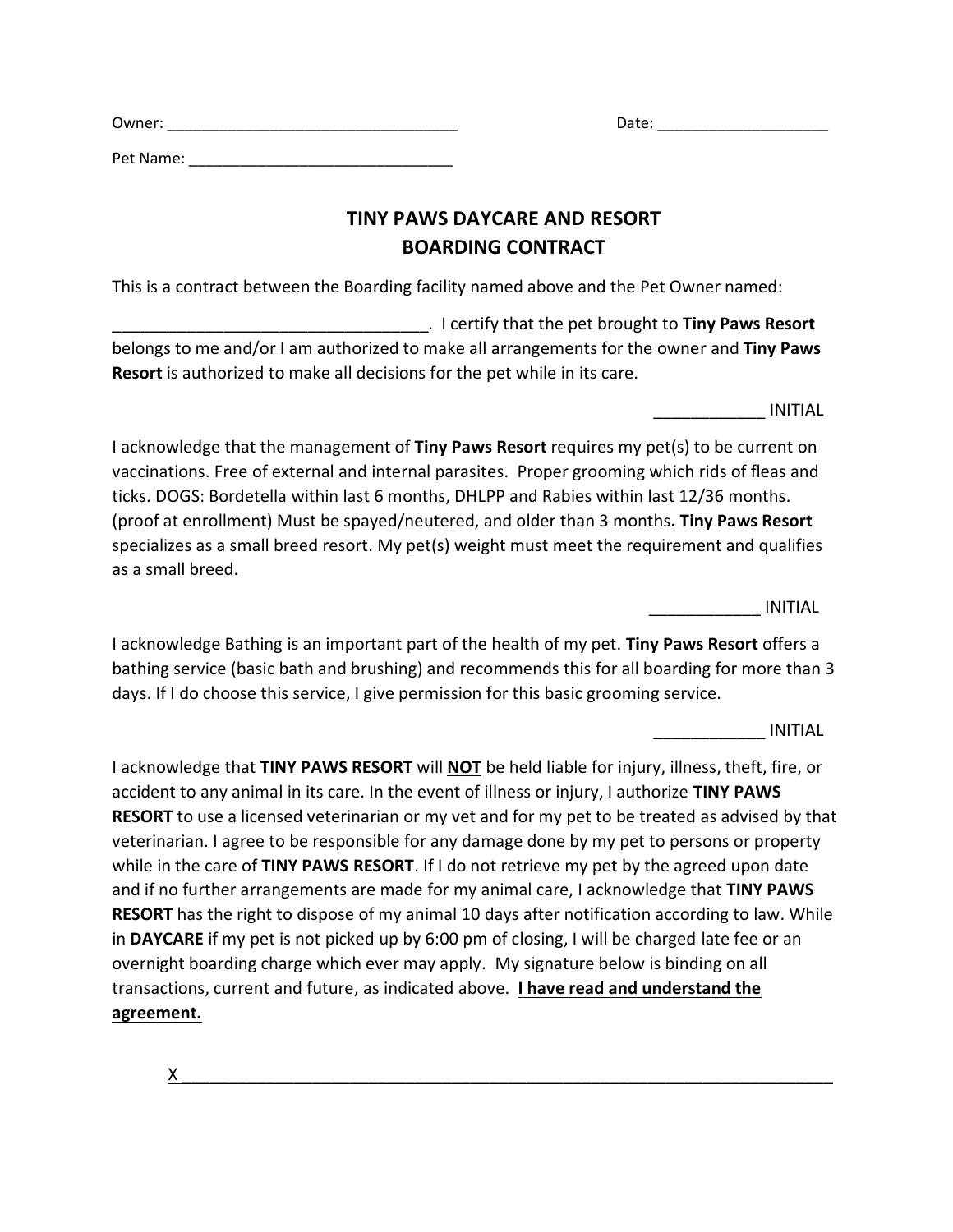## **TINY PAWS DAYCARE AND RESORT 644 Sage Road White House, TN 37188**

| <b>Owner's Name:</b>                                                             |  |
|----------------------------------------------------------------------------------|--|
|                                                                                  |  |
|                                                                                  |  |
|                                                                                  |  |
|                                                                                  |  |
|                                                                                  |  |
| Work Number: __________________________                                          |  |
| How did you hear about TINY PAWS RESORT? ___________________                     |  |
|                                                                                  |  |
|                                                                                  |  |
|                                                                                  |  |
|                                                                                  |  |
| *Circle: Male or Female                                                          |  |
| Age: ______________ Birth Month & Year: _________________                        |  |
|                                                                                  |  |
|                                                                                  |  |
| Boarding 3 nights or more bathing is recommended. Would you like bath before     |  |
| departure? YES/NO (\$20 1-time fee)                                              |  |
| Vaccines/date: BORDETELLA: __________ DHLPP: _________ RABIES: _________         |  |
|                                                                                  |  |
|                                                                                  |  |
|                                                                                  |  |
|                                                                                  |  |
| Feeding preference* Circle: AM - MID - PM                                        |  |
| Separate to eat? __________Grazer?                                               |  |
| In the event your food runs out, is it OK to use ours? YES/ NO (\$3 per feeding) |  |
| If doesn't eat, OK to leave food at bedtime? YES/NO                              |  |
|                                                                                  |  |
|                                                                                  |  |
| Licks or Chews on itself until sore or bleeding? YES/NO                          |  |
| Chewer? YES/NO<br>Back or Standing issues? YES/NO                                |  |